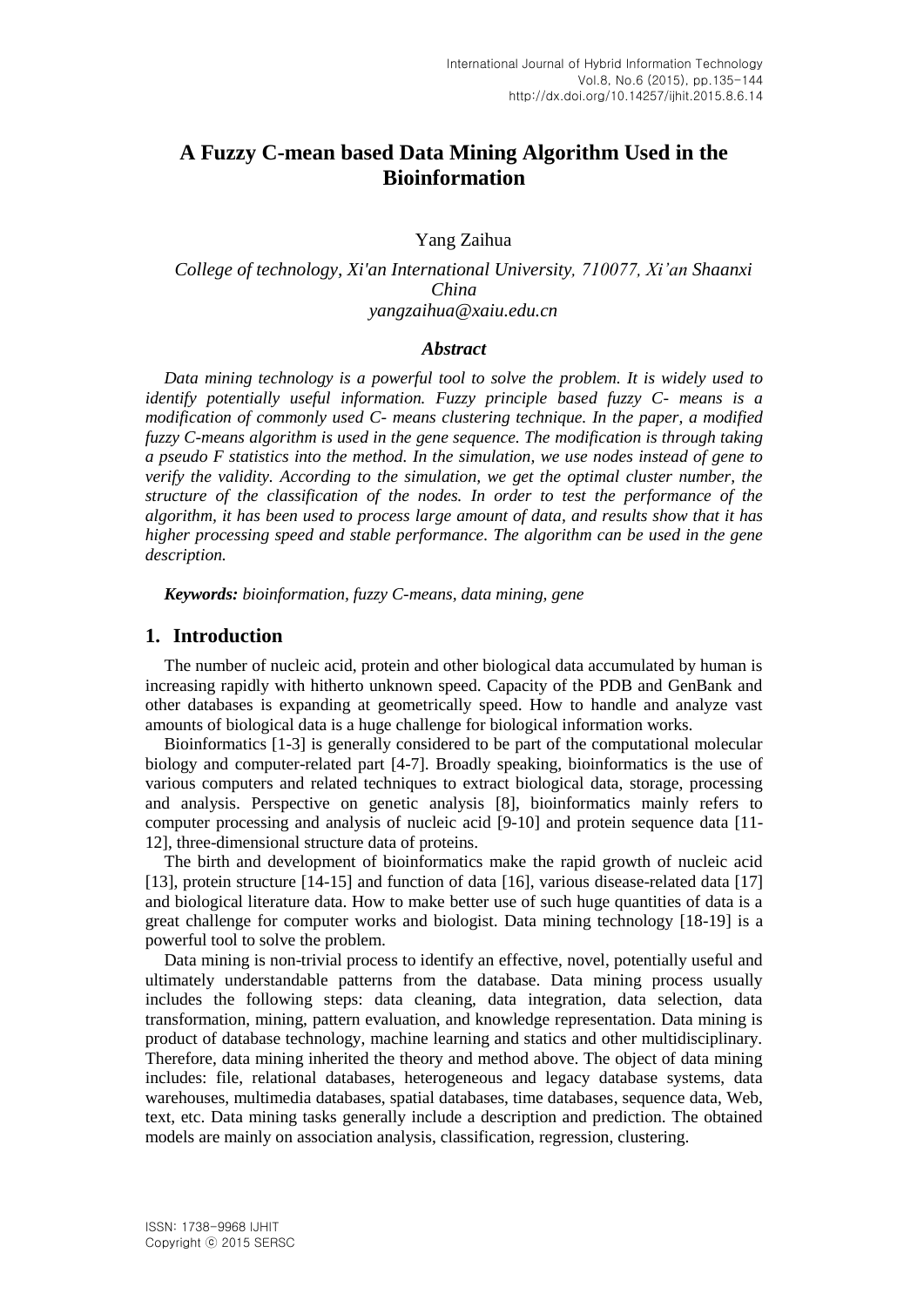In this paper, based on the idea of the data mining, cluster analysis with a modified fuzzy C-means algorithm is used to describe the gene sequence. The main contribution is the modification of a processing gene method, and the remainder of the paper is shown as the following: Data mining is introduced in the Section 2. Clustering algorithm is summarized in Section 3. New method is proposed in Section 4. The simulation results and analysis is shown in Section 5 and the conclusion is described in Section 6.

## **2. Data Mining**

### **2.1 Main Methods**

(1) The decision tree, rules and method. Decision tree is a kind of simple method to represent knowledge. It gradually classifies cases into different categories, which are like a flow chart with a tree structure. In which each node of the tree structure is corresponding to a non-class attributes, each edge is corresponding to each possible value of this attribute, and each leaf node of the tree structure represents a category.

(2) Classification and clustering analysis method. The classification analysis is an important task in data mining. Its input set is a group of revelation collection and several tags. First, gives a mark for each record, which means that enlightenment is classified by tags, and then checks the calibration record and describes the characteristic of these records. Clustering analysis is a descriptive work. It searches and identifies a limited collection or kinds of cluster so as to describe the data. Briefly, it is to identify a set of clustering rules and divides the data into several classes.

(3) Neural network method. Neural network method is a kind of nonlinear prediction model on the physiological structure of the neural network. It carries out pattern recognition through the study. It is a set of connected input and output unit (neurons), and each connection between units is associated with a weight. In the network learning phase, the network implements the corresponding input samples and its corresponding category according to adjusting the weight. When the neural network training is completed, data is imported to the inlet of neural network which have been trained, and classification results can be directly obtained from the outlet. Now neural network based data mining tools is more and more popular, and it can be divided into the forward neural network and selforganizing neural network, etc.

(4) Genetic algorithm. Genetic algorithm is the optimization technique which is based on the theory of evolution. It combines with the design method such as genetic variation and natural selection.

(5) The method of association rules. The correlation analysis of data mining is to find interesting association, correlation, or causal structure between item sets and the frequent model of item sets from a large amount of data. Correlation could be divided into simple associations, temporal correlation and causal relationship. The purpose of correlation analysis is to find out the event correlation which hidden in the data and difficult to be found and even conflict with human consciousness.

#### **2.2 The Basic Process of Data Mining**

The realization of data mining mainly has four stages: determine business objects, data preparation, data mining, and analysis of results.

(1) Identify business objects: define business objects and understand the purpose of data mining is an important step in data mining. The final result is unpredictable, but the explored problem should be predictable, the data mining without the desired effect will reduce the efficiency.

(2) Data preparation phase can be divided into three sub-phases: data integration, data selection, data pre-processing.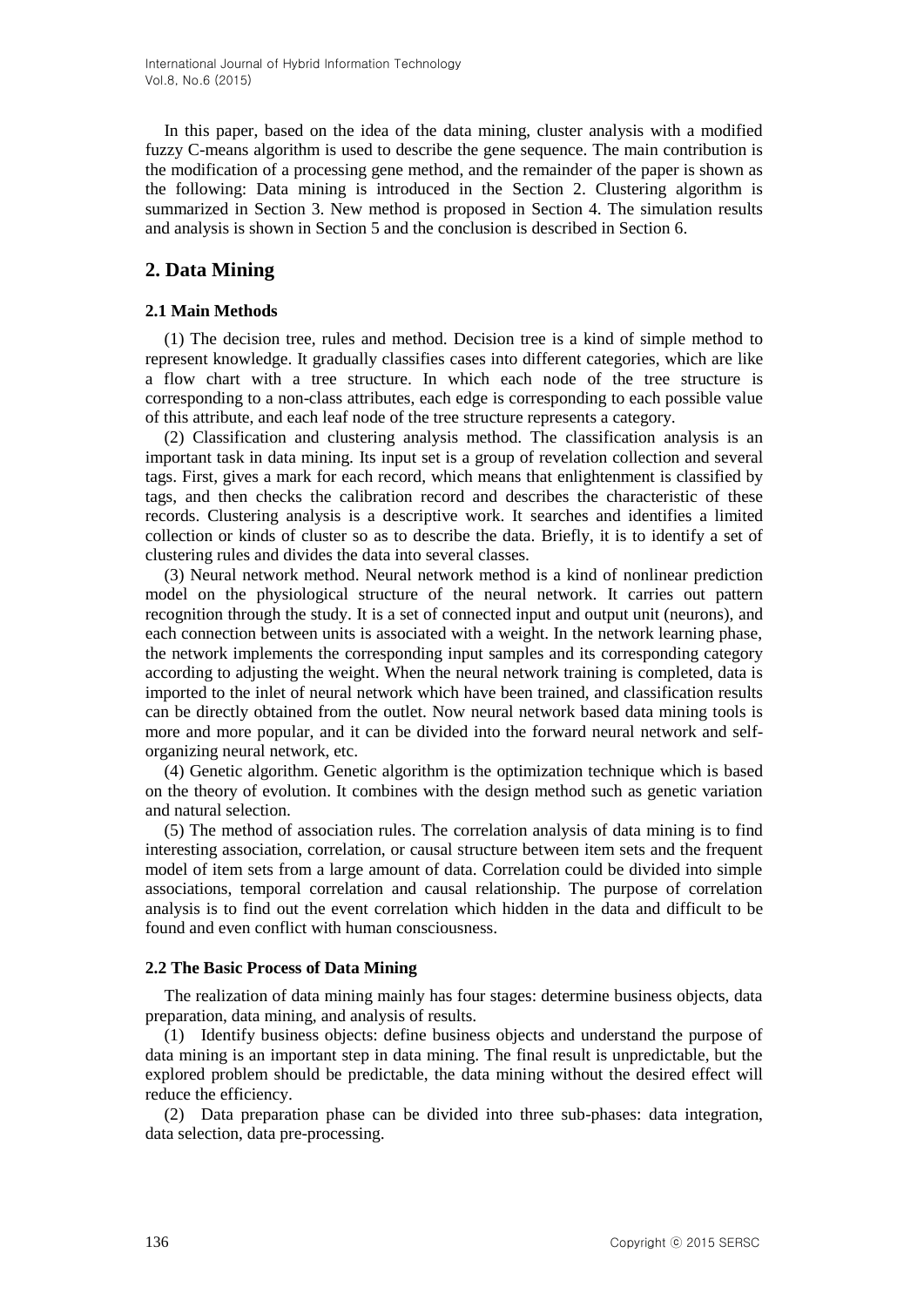(3) Process mining stages as follows: hypothesis generation  $\rightarrow$  selection tools  $\rightarrow$ knowledge discovery→confirm the discovery of knowledge.

(4) Result analysis: according to the purpose of policy makers to analyze information, present the most valuable information to the user through visualization with an understandable and observable way.



**Figure 1. Flowchart of Data Mining**

### **3. Clustering Algorithm**

In the gene cluster analysis, there is C- means clustering, hierarchical clustering, selforganizing map (SOM) clustering and principal component analysis (PCA) and so on. All of them are common clustering algorithms [19-22].

Fuzzy C- means [23-24], which is based on fuzzy principle, is a modification of commonly used C- means clustering technique and is a kind of clustering algorithm based on fuzzy partition. It was proposed in 1974 and then popularized. The main idea is that N vectors are divided into C fuzzy clusters in the FCM algorithm. Then, cluster center of each cluster will be calculated to minimize the objective function.

Compared to the C- means algorithm, fuzzy weight index [25-26] is introduced in the objective function. It avoids the defect of membership degree with just two values of 0 and 1. This modification can reflect the actual relationship between data points and cluster center. In the process of cluster, gene sequence alignment is usually used to establish the similarity matrix between gene sequences as the cluster analysis data. But in cases of numerous gene sequence data, this method will greatly increase the computational complexity of establishing process of the similar matrix.

#### **4. Modified Clustering Algorithm**

Fuzzy C- means clustering method with the basis of pseudo F statistic and fuzzy theory has been introduced. The algorithm is used in the clustering analysis of gene sequences.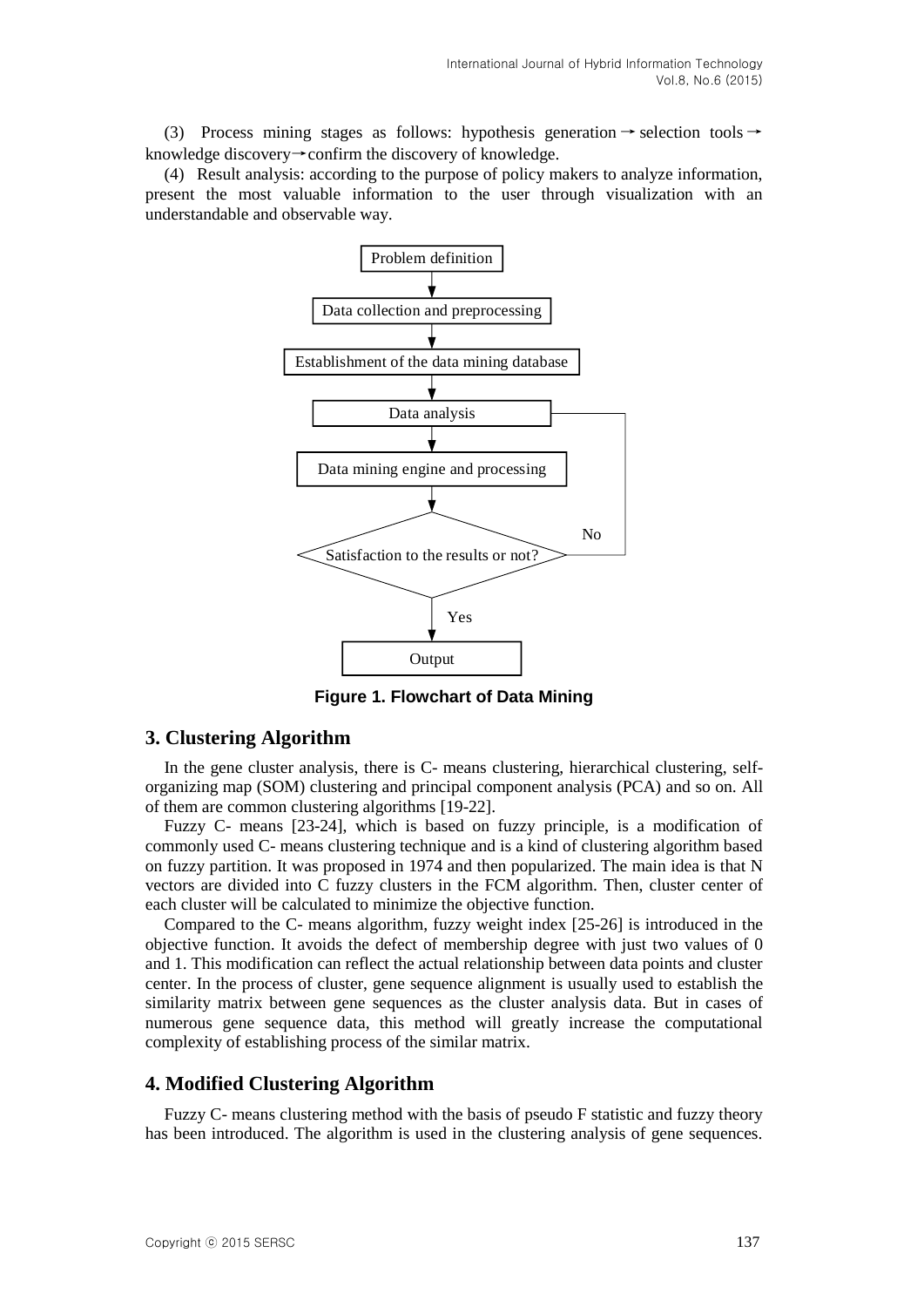International Journal of Hybrid Information Technology Vol.8, No.6 (2015)

Optimal cluster number will be given according to the pseudo F statistic to achieve the best clustering result.

#### **4.1 Discriminant Function**

Pseudo F Statistics are a statistic from the ANO2VA, and it is widely used in F test. Here, we define a pseudo F statistics ratio for the sample with P dimension. It can be described as follows:

$$
PFS = \frac{t_r (S_B^P)(n-c)}{t_r (S_F^P)(c-1)}
$$
(1)

Where,  $t_r$ ( $S_B^P$ ) is the trace of  $S_B^P$ ;  $S_B^P$  and  $S_w^P$  are inside and between classed scatter matrix of samples with P dimensional variables;  $c$  is the class number;  $n$  is the number of genes.

$$
S_B^P = \sum_{i=1}^c \sum_{k=1}^n u_{ik} V_i V_i^T
$$
 (2)

$$
S_w^P = \sum_{i=1}^c \sum_{k=1}^n u_{ik} (N_k - V_i) (X_k - V_i)^T
$$
 (3)

Where,  $V_i$ ,  $(i = 1, 2, \dots, c)$  is the center of class  $i$ ;  $N_k$ ,  $(k = 1, 2, \dots, n)$  is the value of sample *i*, and  $V_i$ ,  $(i = 1, 2, \dots, c)$   $N_k$ ,  $(k = 1, 2, \dots, n)$  are both vectors with P dimensions.

 $u_{ik}$ Can be defined as follows:

$$
u_{ik} = \begin{cases} 1 & N_k \in Gi \\ 0 & N_k \notin Gi \end{cases}
$$
 (4)

With the definition of PFS and formulas described above, characteristics of PFS can be described as follows:

(1) If  $c$  is fixed, this means the classification number is fixed. If obtaining the maximum PFS value, *tr*(*SPW*) should be a minimum. For the k-means clustering method, if making the inside class scatter matrix trace *tr*(*SPW*) be minimum, corresponding classification result will be satisfactory;

(2) Considering the condition of PFS value varies with the  $C$  value. With the increase of C value, *tr*(*SPW*) is always tending to decline and *tr*(*SPB*) is always tending to rise. However, PFS value is not always risen. In fact with the increasing of *C* , ratio of  $(n-C)/(C-1)$  is falling. It can be predicted that PFS will reach its maximum value at a certain value of  $C$ . This is the optimal searched classification number.

#### **4.2 Clustering Algorithm**

The objective function of FCM algorithm can be defined as follows:

$$
J_m(U, V) = \sum_{k=1}^{n} \sum_{i=1}^{c} (u_{ik})^m ||n_k - V_i||^2
$$
 (5)

Where,  $U = \{u_{ik}\}_{k \in \mathbb{Z}}$  is a membership matrix;  $V = \{v_1, v_2, ..., v_c\}_{c \times n}$  is the center coordinates of C clusters.  $\Vert n_k - v_i \Vert$  is the Euclidean distance between sample data point  $N_k$  and the cluster center  $V_i$ ; *m* is a fuzzy weight index, and it is used to strengthen the degree of contrast of membership of  $N_k$  to each class.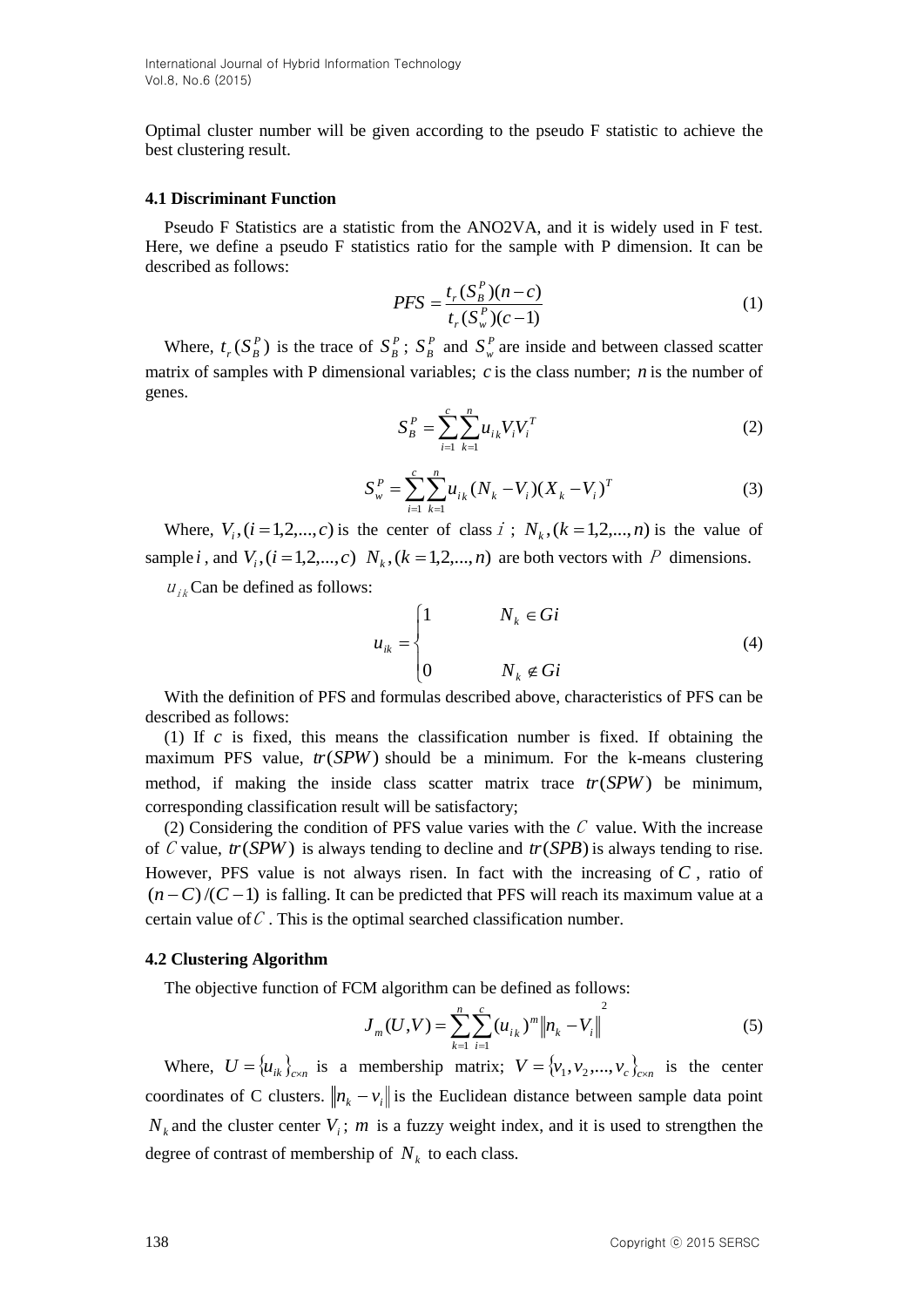FCM clustering problem is to get optimal value of U and V to make the objective function  $J_m(U, V)$  be a minimum value. With the optimization of the objective function, necessary conditions of minimum value of the function have been given:

$$
u_{ik} = \frac{D_{ik}^{\frac{1}{1-m}}}{\sum_{j=1}^{c} \left(D_{jk}^{\frac{1}{1-m}}\right)}
$$
(6)

Where,  $D_{ik} = ||n_k - v_i||^2$  is the distance between sample data point  $n_k$  and the cluster center  $V_i$ 

$$
v_i = \frac{\sum_{k=1}^{n} (u_{ik})^m n_k}{\sum_{k=1}^{n} (u_k)^m}, \quad i = 1, 2, \dots, C
$$
 (7)

Construct the Similarity coefficient  $r_{ij}$ :

$$
r_{ij} = 1 - 0.01875 \frac{\sum_{k=0}^{n_{ij}} dis(n_{ik}, n_{jk})}{N_{ij}}
$$
(8)

Where,  $dis(n_{ik}, n_{jk})$  is the Euclidean distance.

In the basis of original fuzzy clustering algorithm, pseudo F statistic has been taken into the algorithm. The modified fuzzy clustering algorithm can be briefly described as follows:

Input: the fuzzy weight index  $m$ , threshold  $\varepsilon$  and a maximum iteration number  $t$ ; output: the best cluster number and clustering results and PFS value.

(1) Initializing the cluster center V, and set  $k = 0$ , cluster number  $C = 4$ ;

(2) Initializing fuzzy clustering matrix  $U^{(0)}$ ;

(3) When it is in the iteration of k, center of matrix  $V^{(k)}$  should be calculated by the formula described above;

(4) Calculate the objective function  $J_m^{(k)}$ . If

$$
-\varepsilon < J_m^{(k)} - J_m^{(k-1)} < \varepsilon \text{ Or } k \ge t
$$
 (8)

The iteration will be terminated, and output the corresponding class center, membership matrix and the value of the objective function. Then go to step (6), otherwise go to step (5)

(5) Set  $k = k + 1$ , and use formula to update the membership matrix, and go to step (3);

(6) According to the corresponding class center and clustering results, scatter matrix between and within classes and will be calculated. Calculate the value of PFS when current number of clusters is C. If  $PFS(C) > PFS(C-1)$  and  $C \le X$ , then  $C = C + 1$ . Where,  $X$  is the total number of samples. Then, go to step  $(3)$ , otherwise output the results.

#### **5. Analysis of Simulation Results**

Table 1 shows the detail information of the data set. The data set includes 20 nodes, and each node is composed of 4 sequences.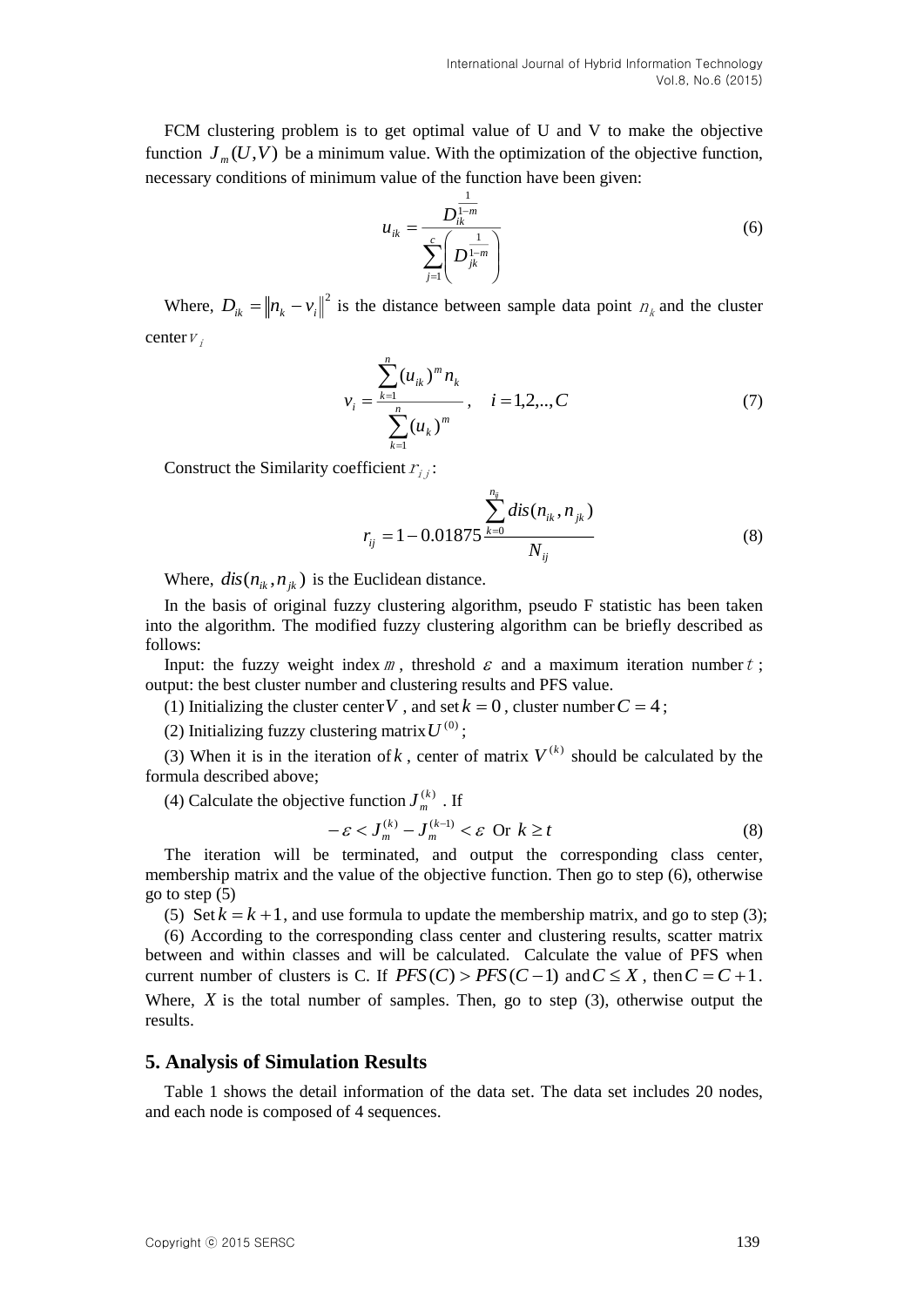|         | Characteristic 1 | Characteristic 2 | Characteristic 3 | Characteristic 4 |
|---------|------------------|------------------|------------------|------------------|
| Node 1  | 23.152           | 36.089           | 29.356           | 29.848           |
| Node 2  | 22.214           | 36.376           | 30.701           | 33.425           |
| Node 3  | 23.418           | 38.615           | 28.912           | 29.366           |
| Node 4  | 22.899           | 37.072           | 30.747           | 30.379           |
| Node 5  | 22.119           | 36.204           | 28.456           | 31.025           |
| Node 6  | 22.338           | 36.662           | 25.361           | 30.891           |
| Node 7  | 21.912           | 36.708           | 29.321           | 31.316           |
| Node 8  | 21.742           | 36.998           | 26.581           | 30.482           |
| Node 9  | 21.788           | 36.093           | 29.273           | 29.723           |
| Node 10 | 23.276           | 36.286           | 25.810           | 29.332           |
| Node 11 | 22.234           | 36.903           | 30.954           | 33.249           |
| Node 12 | 22.431           | 36.337           | 29.371           | 32.988           |
| Node 13 | 21.858           | 37.012           | 28.782           | 31.721           |
| Node 14 | 23.438           | 37.209           | 26.819           | 29.817           |
| Node 15 | 22.367           | 35.902           | 27.927           | 30.489           |
| Node 16 | 22.470           | 36.491           | 26.358           | 33.670           |
| Node 17 | 21.872           | 36.879           | 32.206           | 33.234           |
| Node 18 | 22.899           | 37.002           | 31.528           | 33.569           |
| Node 19 | 21.434           | 36.785           | 30.329           | 31.988           |
| Node 20 | 22.633           | 36.912           | 26.612           | 33.515           |

|  | Table 1. The Characteristic Matrix of the Data Set |  |  |
|--|----------------------------------------------------|--|--|
|--|----------------------------------------------------|--|--|

# **Table 2. The Optimal Clustering Results**

| cluster | Node                                    |  |  |
|---------|-----------------------------------------|--|--|
|         | node 5; node 6, node 7, node 8, node 9; |  |  |
|         | node 11, node 12, node 13;              |  |  |
|         | node 16; node 17, node 18,              |  |  |
|         | node 19, node 20;                       |  |  |
|         | node 1, node 2, node 3, node 4;         |  |  |
|         | node 10, node 14, node 15.              |  |  |



**Figure 3. Results of Hierarchical Clustering**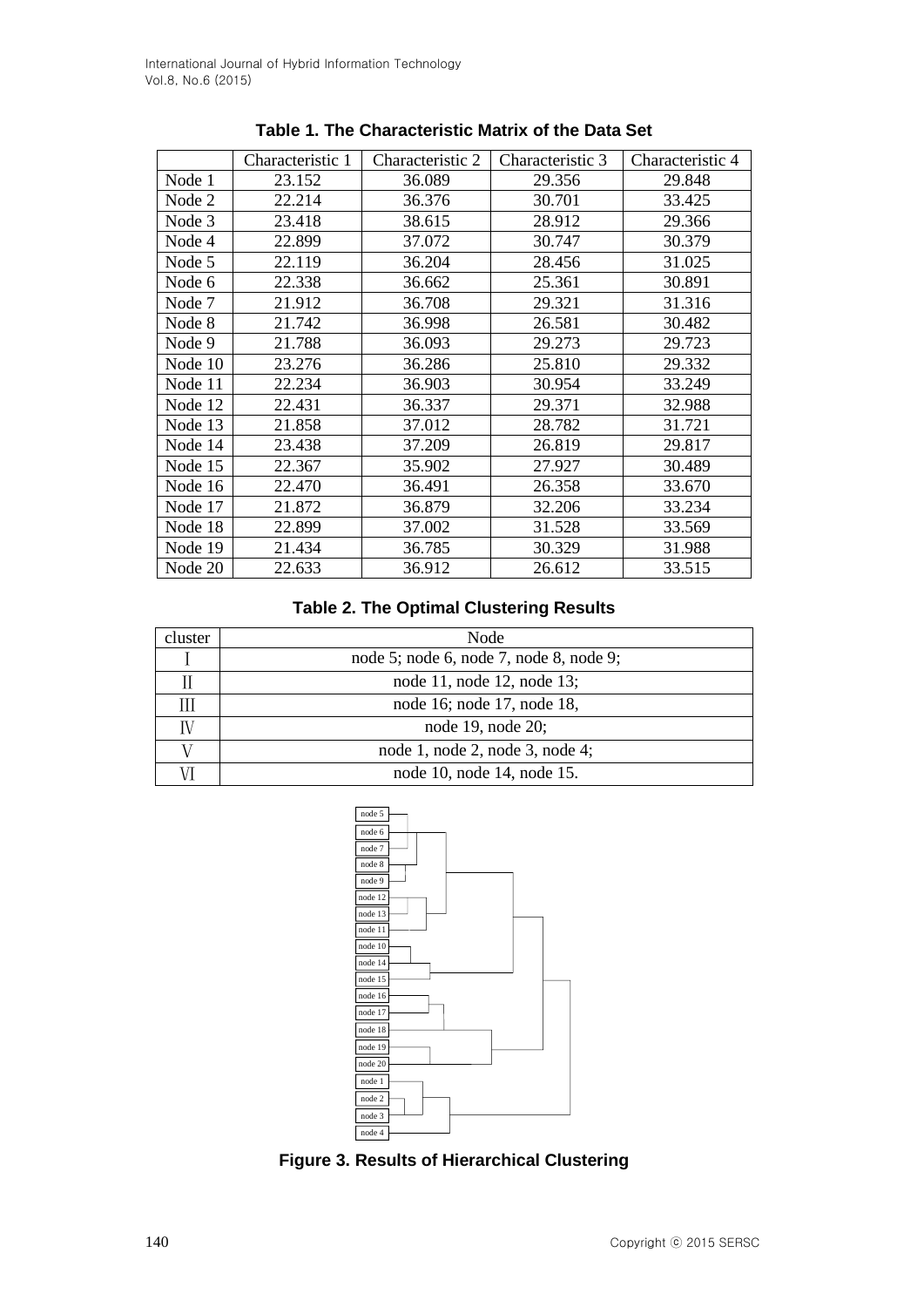

**Figure 4. PFS Curve with the** 

Figure 4 shows the PFS changing with number of clusters. From the Figure 4 we can get the result of maximum PFS value appears at 6 clusters. This means that the optimal clustering results appear when clustering number is 6.

As shown in Figure 2, it is the optimal structure of the optimal clustering results. Groups with short evolutionary distance are classified as a cluster. And it can be used to prove the effectivity of the algorithm proposed in the paper.

Besides, we test the calculation time when the algorithm is used to process large amount of data. The algorithm is compared with the SAM and MSTClust methods.



**Figure 5. Comparison of Execution Time**

Figure 5 shows the comparison of the execution time of the algorithm proposed in the paper, SAM and MSTClust algorithms. We can see that the algorithm proposed in the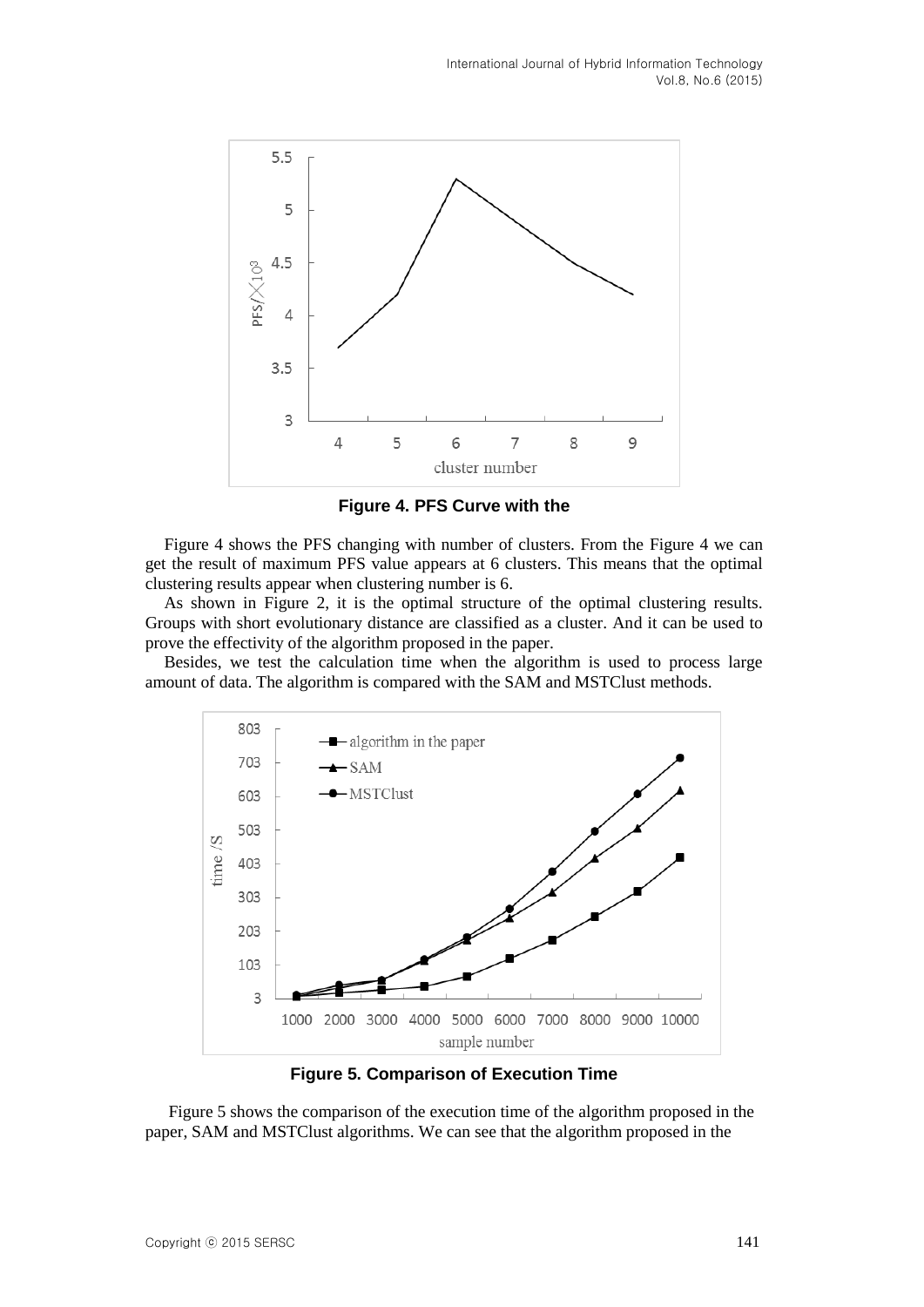paper has a faster calculation speed. When it is used in the calculation with large amount of data, it can improve efficiency and save time.



**Figure 6. Comparison of Clustering Stability**

Figure 6 shows the stability of the algorithm of the algorithm proposed in the paper, SAM and MSTClust algorithms. We can see that the algorithm proposed in the paper has less fluctuation, which means the more stable in the calculation. When it is used in the calculation with small amount of data to large amount of data, it can keep the stability and provide the accuracy.



**Figure 6. Comparison of Clustering Stability**

Figure 6 shows the variation of Xie-Beni indicator with the variation of cluster number. It can be seen that when the cluster number is 6, the indicator is quite small. This means the distance between classes is long. It can be seen the effectively of the algorithm.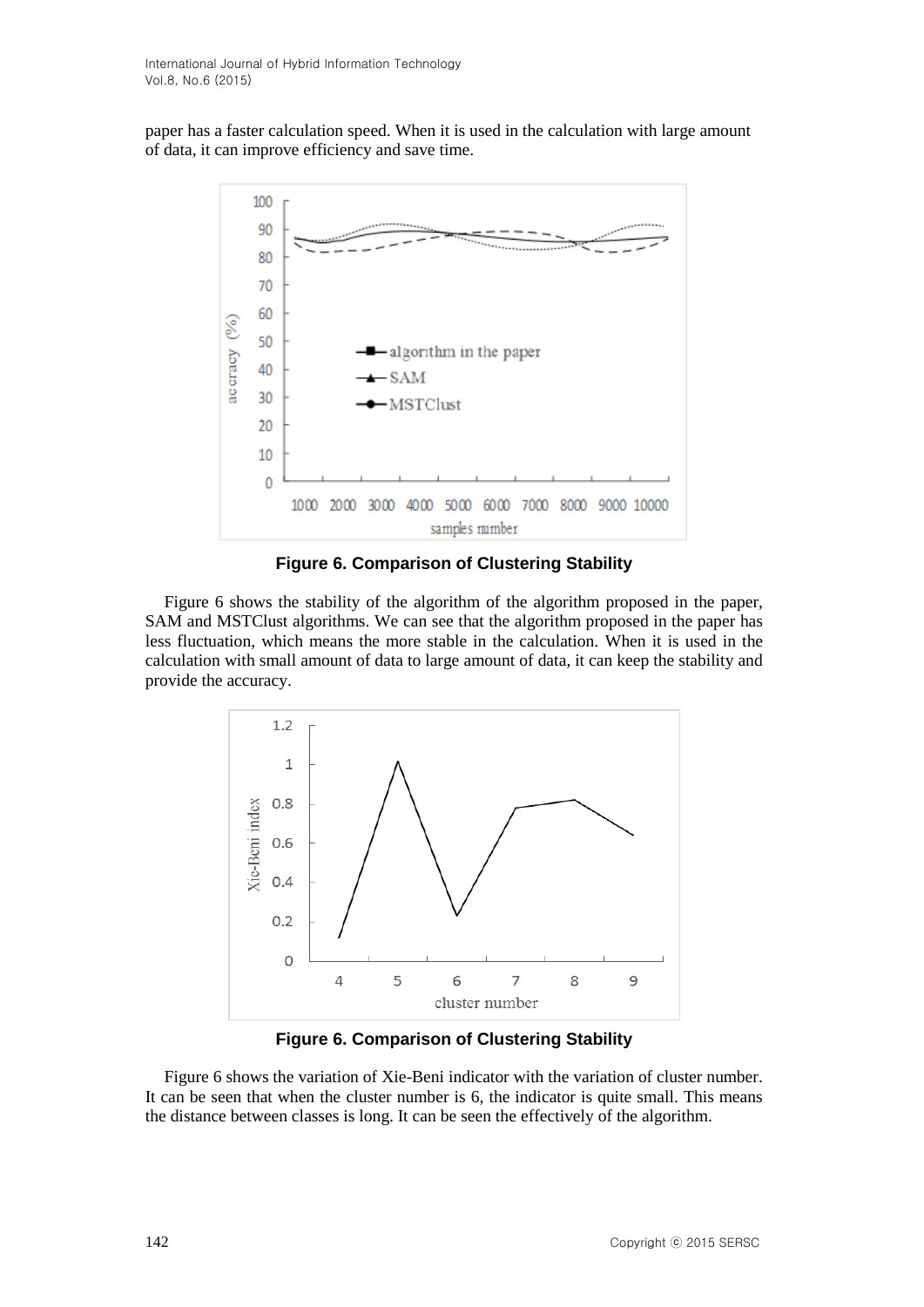### **6. Conclusions**

The number of nucleic acid, protein and other biological data is accumulated by human increases at a faster speed. How to classify the vast amounts of biological data is a huge challenge for biological information works. Data mining technology is a powerful tool to solve the problem. It is widely used in the scientific research and other fields to identify potentially useful information.

Fuzzy principle based fuzzy C- means is a modification of commonly used C- means clustering technique. The main idea is dividing fuzzy clusters and calculating the cluster center to minimize the objective function.

In the paper, a modified fuzzy C-means algorithm is used in the gene sequence. The modification is through taking a seudo F statistics. This method is used to classify the cluster for gene sequence. In the paper, we use nodes instead of gene to verify the effectivity. According to the simulation, we get the optimal cluster number, the structure of the classification of the nodes. Then, we test the algorithm in dealing with large amount of data and the results shows that it has higher processing speed and stable performance. The results can be used to prove the validity and the algorithm can be used in the gene description.

#### **References**

- [1] L. Chen, S. Weixing, S. Sheng and A. Zhilong, "Gene expression patterns combined with bioinformatics analysis identify genes associated with cholangiocarcinoma", Computational Biology and Chemistry, vol. 47, **(2013)**, pp. 192-197.
- [2] T. Andrew, C. Rory, B. Peter, Y. Li, T. Douglas and E. Scott, "5th Workshop on Workflows in Support of Large-Scale Science", WORKS, **(2010)**.
- [3] G. Kreshna, J. C. Sacchettini and T. R. Joerger, "Database approaches and data representation in structural bioinformatics", Proceedings of the 7th IEEE International Conference on Bioinformatics and Bioengineering, BIBE, **(2007)**, pp. 425-432.
- [4] P. Manjunath, M. Jeganathan, S. Thangarasu, S. Janakiraman and B. Elumalai, "Computational systems biology of oxLDL induced macrophage foam cell formation-A multilayer regulatory network analysis of atherogenic process", Journal of Chemical and Pharmaceutical Research, vol. 5, no. 10, **(2013)**, pp. 39- 44.
- [5] E. Alexander, "Some experiences with solving semidefinite programming relaxations of binary quadratic optimization models in computational biology", Asia-Pacific Journal of Operational Research, no. 2, **(2014)**.
- [6] S. Ernesto, D. Natalia, M. Jefferson and S. Dimas, "CENCALC: A computational tool for conformational entropy calculations from molecular simulations", Journal of Computational Chemistry, vol. 34, no. 23, **(2013)**, pp. 2041-2054.
- [7] A. Anna, C. Simon, C. Giosuè, D. Simona, P. Lucia, A. Stefano, O. Francesco and C. Gabriele, "Molecular interaction fields in drug discovery: Recent advances and future perspectives", Wiley Interdisciplinary Reviews: Computational Molecular Science, vol. 3, **(2013)**, pp. 594-613.
- [8] J. I. Lucas-Lledó, V.-S. David, C. Aguado and M. Cáceres, "Population genetic analysis of bi-allelic structural variants from low-coverage sequence data with an expectation-maximization algorithm", BMC Bioinformatics, vol. 15, no. 1, **(2014)**.
- [9] R. P. Singh, O. Byung-Keun and C. Jeong-Woo, "Application of peptide nucleic acid towards development of nanobiosensor arrays", Bioelectrochemistry, vol. 79, no. 2, **(2010)**, pp. 153-161.
- [10] W. Ronghu and T. B. McMahon, "Investigation of proton transport tautomerism in clusters of protonated nucleic acid bases (cytosine, uracil, thymine, and adenine) and ammonia by high-pressure mass spectrometry and ab initio calculations", Journal of the American Chemical Society, vol. 129, no. 3, **(2007)**, pp. 569-580.
- [11] B. C. H. Chang and S. K. Halgamuge, "Approximate symbolic pattern matching for protein sequence data", International Journal of Approximate Reasoning, vol. 32, no. 2-3, **(2013)**, pp. 171-186.
- [12] Z. Qingda, J. Qingshan, L. Sheng, X. Xiaobiao and L. Lida, "An efficient algorithm for protein sequence pattern mining", ICCSE 2010 - 5th International Conference on Computer Science and Education, Final Program and Book of Abstracts, **(2010)**, pp. 1876-1881.
- [13] B. Chalothorn, D. Boonsong, R. Nisanath, S. Chaturong, P. Nattawee, S. Khatcharin and V. Tirayut, "Pyrene-labeled pyrrolidinyl peptide nucleic acid as a hybridization- responsive DNA probe: Comparison between internal and terminal labeling", RSC Advances, vol. 4, no. 17, **(2014)**, pp. 8817- 8827.